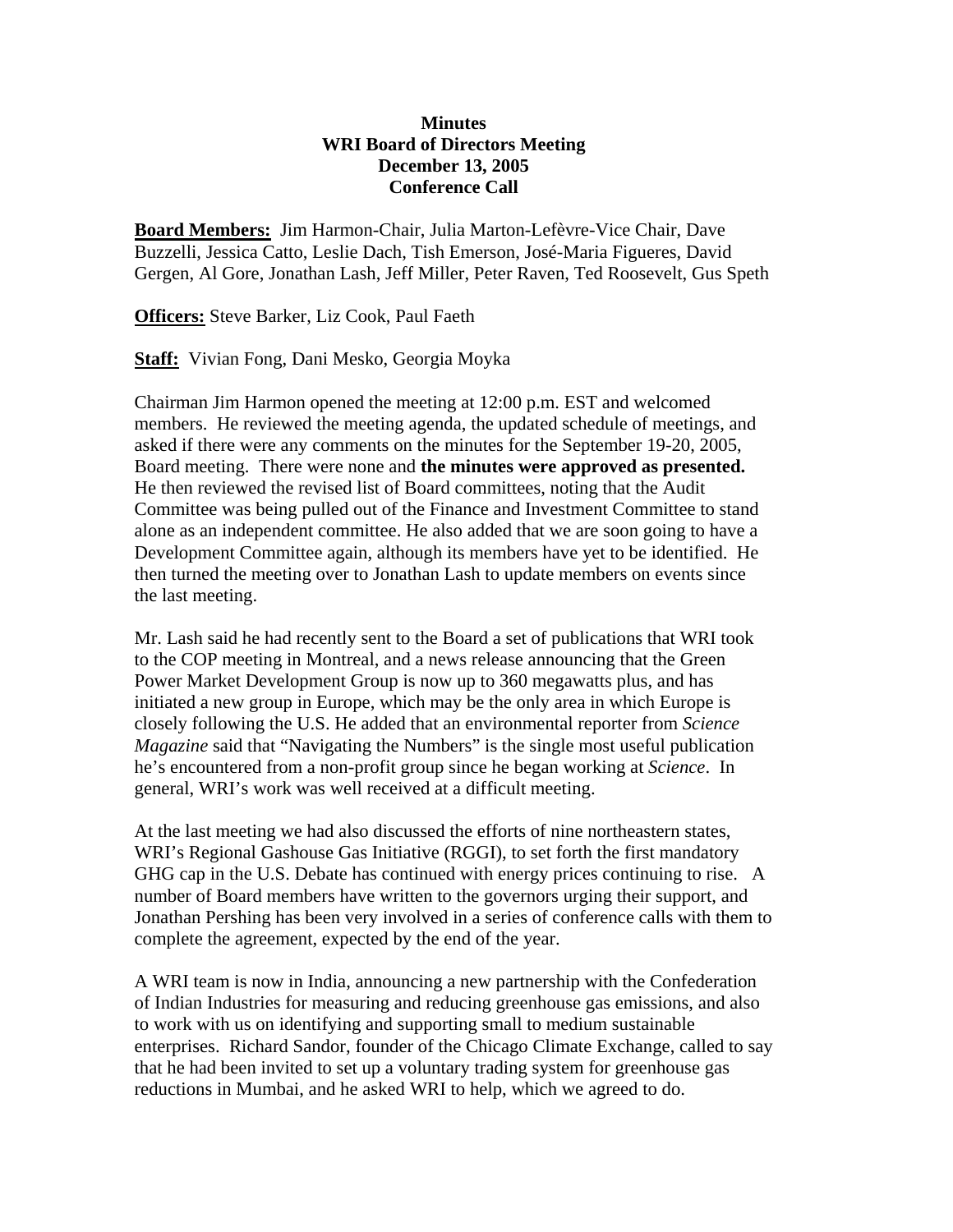Goldman Sachs has issued their sustainability policy, which is very good in terms of the integration of their policy into all of their business practices, something very difficult for banks to do. It is a very direct commitment to reduce their emissions, including those from their coal-fired power plants, and demonstrates their unequivocal support for federal cap and trade legislation, an important step that has resulted in considerable pressure on them. WRI is one of several non-profits they worked with, and we hope to compete for the policy research center that they are proposing to establish which will support the kind of work that we do.

Mr. Lash said he had a visit recently from Tom Stewart, editor of the *Harvard Business Review*, who said his readers are wondering about how to respond to climate change, and he asked if WRI would write something for the *Review*. He said Mr. Stewart would be contacting Al Gore and that he had also referred him to Brad Abelow at Goldman Sachs.

At our last meeting we reported on our efforts to reinvent think tank communications and to hold a charette to redesign the process. This project is moving ahead, led by Al Hammond at WRI and with a lot of good help from Leslie Dach. Mr. Lash said he recently met with Mitch Kapoor, who got very excited about this unique and unusual effort for a non-profit.

Jessica Catto asked Mr. Lash about the mood in Montreal. He said that despite the lack of US participation, the parties were willing to move ahead in discussions and consequently the NGOs were encouraged, however disappointed by the depth of the US's negative role.

David Gergen asked if he saw WRI and other NGOs coming together in any way to push the US harder on this. Al Gore said that Jonathan Lash and Frances Beinecke have played an important role in the emergence of a new coalition focused on that goal. He said it is not public yet but was soft launched last week in Palo Alto, CA, at a CEO-level Silicon Valley Global Warming event, to unveil an agenda of an impressive set of principles that will focus on getting out directly to the people a message of mass persuasion intended to change the position of the US on global warming. He said the response was very enthusiastic at this first venue and is off to a very good start. The public launch will probably take place in early February.

Dave Buzzelli asked if there were any plans to get large business involved in this, and Mr. Gore said there has been a great effort to get business involved. Mr. Lash added that he has been charged with the responsibility of building that part of the coalition, and said he would follow up with Mr. Buzzelli about that in a phone conversation.

Jonathan Lash invited Al Gore to say something about his slide show on global warming. Mr. Gore said it has been turned into a professionally produced documentary movie that will premier at Sundance on Jan 24 with a theatrical release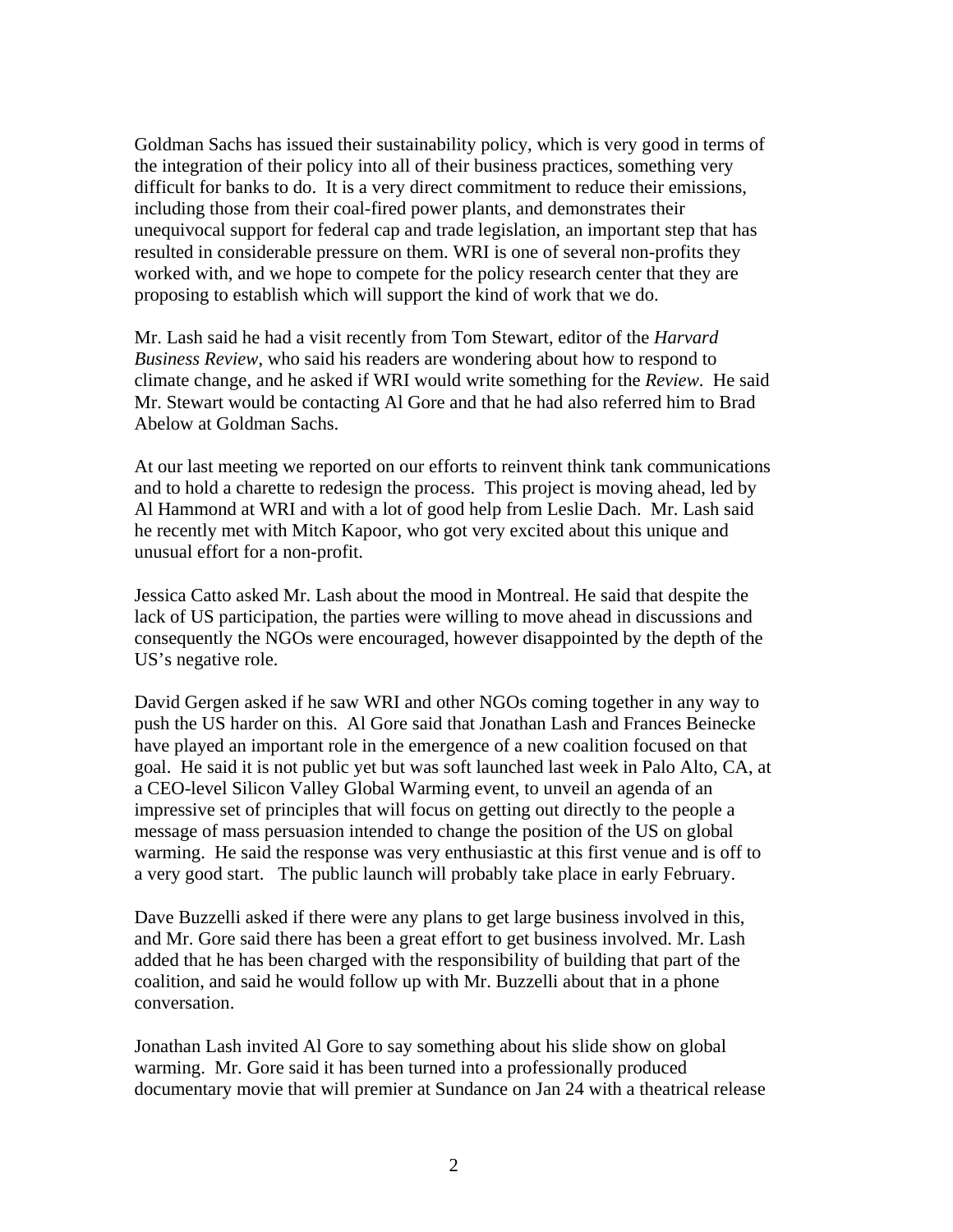sometime in March. He said the DVD will be distributed widely, and 100% of his share of profits from its sale will go directly to the climate change coalition. He said the movie will end with an original song by Melissa Ethridge, and a website which will include ways for individuals to get personally involved and help the coalition. He said WRI and Mr. Lash have helped the producers design a new calculator for carbon neutrality and carbon offset that will be featured on the website. He noted that Google is going to host a website for the coalition and Google Earth will be linked to it.

Mr. Gergen asked if the movie will be tied to the coalition launch. Mr. Gore said the coalition won't be ready by the Jan 24 premier date but added that it is probably not a good idea because it's important that the coalition be perceived strictly as bipartisan, non-partisan, and not tied to him in any way.

José-Maria Figueres commented that he was recently in Barcelona and had heard very good remarks about Gore's recent presentation there. Julia Marton-Lefèvre asked if the film can be used for education purposes, and Mr. Gore said that it is intended for that and will be made as widely available as possible. Mr. Gore said he is going to have an ongoing workshop to train others to make his presentation so it isn't strictly dependent on his presence. Ted Roosevelt said he wants to approach the Museum of Natural History about including it in their educational program.

#### Finance Report

Steve Barker gave a brief financial update. He said a draft audit would be given to the Audit Committee by Dec. 16. For the year ended 9/30/05, we came in at \$20.1 in total expenses v. a \$21.9M budget, which represents \$1.8M in under spending. The significant under spending was in research, conference costs, and other miscellaneous line items. The programs with the most significant discrepancies were PEP, IGP, and GIP, for a variety of reasons, but notably these programs had no contingencies in their budgets, which made it especially difficult to recover from the unexpected.

The good news is that WRI did not have to make any additional draw on its endowment in FY05. The spending shortfalls were able to be offset with current and prior years' reserves, under spending in administration and development, and prior years' surpluses. Overall, the programs came in at 81.4% of total expenses, a respectable number to report to donors.

## Development Report

Liz Cook gave a Development status report. She said overall we are making good progress in fundraising. We have a very clear game plan and the team is aligned behind it. We have several new initiatives that we are working on with the Board, and Ms. Cook thanked members for stepping up and getting involved. Also, she said, we are now comfortable with managing for results and are better at it, and, like the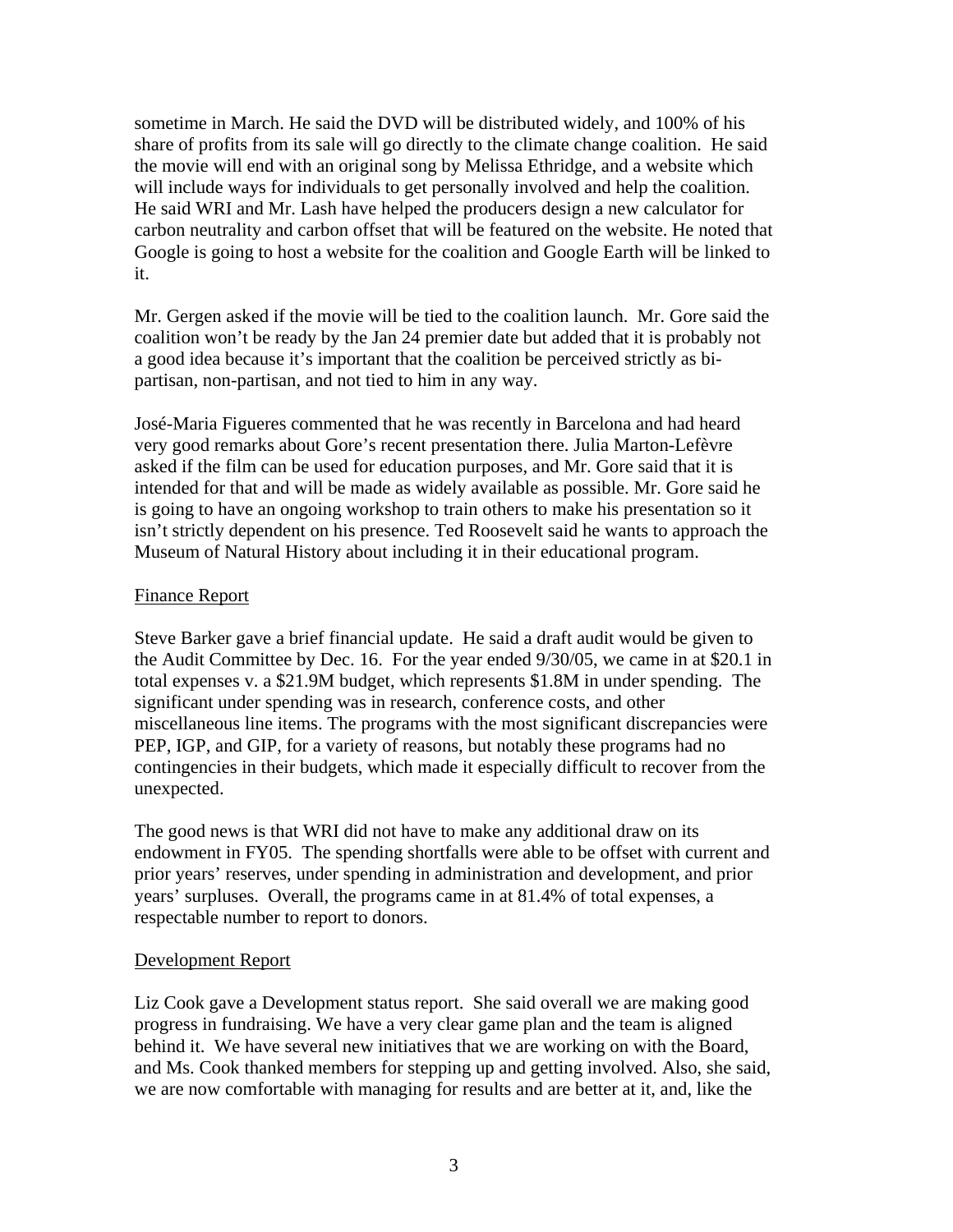programs, the department has developed a specific set of objectives and milestones for the year, plus staff have developed their own personal goals.

Since reporting in September, we have raised \$6M. Some of that, a little over \$3M, was anticipated from USAID. We have received a \$50,000 gift for our Capacity Plan from the Winslow Foundation and a \$600,000 two-year grant from the Prospect Hill Foundation for our climate work. Ms. Cook thanked Wren Wirth and Frances Beinecke for making those gifts happen.

Corporate contributions are now over \$800,000. Perhaps most notably Alfa Bank and Marubeni Corporation have contributed \$50,000 each in unrestricted gifts, thanks to Jim Harmon's efforts. Raising unrestricted money remains our biggest challenge. We have received \$400,000 in unrestricted funds, including a substantial multi-year pledge from Mr. Harmon. All but about 4-5 Board members have made gifts to WRI this year. We have sent out this year's annual appeal, and included our BOD asking that they consider an annual gift in addition to their multi-year pledge. Unrestricted giving is very important to our efforts to scale up and to the organization's continued viability. We included a world map of our outcomes, and this year we sent the appeal to an additional 5,000 National Geographic subscribers.

In FY06 we have a \$1.5M goal for unrestricted gifts, of which we have in hand \$325,000. We are almost 100% certain to bring that amount to about \$670,000, which still will leave a gap of approximately \$800,000 in unrestricted gifts we will need in order to meet our goal.

New initiatives in addition to the Board appeal include a fundraising event in Boston on February 6 at the home of Jeff Miller where David Gergen and Jonathan Lash will talk about the environmental stories to watch in 2006. Also, we are talking with a consultant about plans for a fundraising dinner event to take place possibly as early as the fall of 2006, either in DC or New York, which would provide a source of unrestricted funds. As those plans take shape, we will be calling on our Board members for help.

The corporate sector continues to hold a great deal of promise for us as talks continue with Alcoa, Shell, and Caterpillar.

There followed some discussion about the need for clear, written guidelines for unrestricted giving by the Board, noting that Board giving sends a very positive message to donors. Jeff Miller said he thinks getting additional resources for Development, especially updated software, which would allows Liz to leverage her staff in ways she can't now, is a high priority.

## Election of New Members

Ted Roosevelt, Nominating Committee Chair, put forth the three candidates for election to the Board and referred members to their bios. Everyone was very